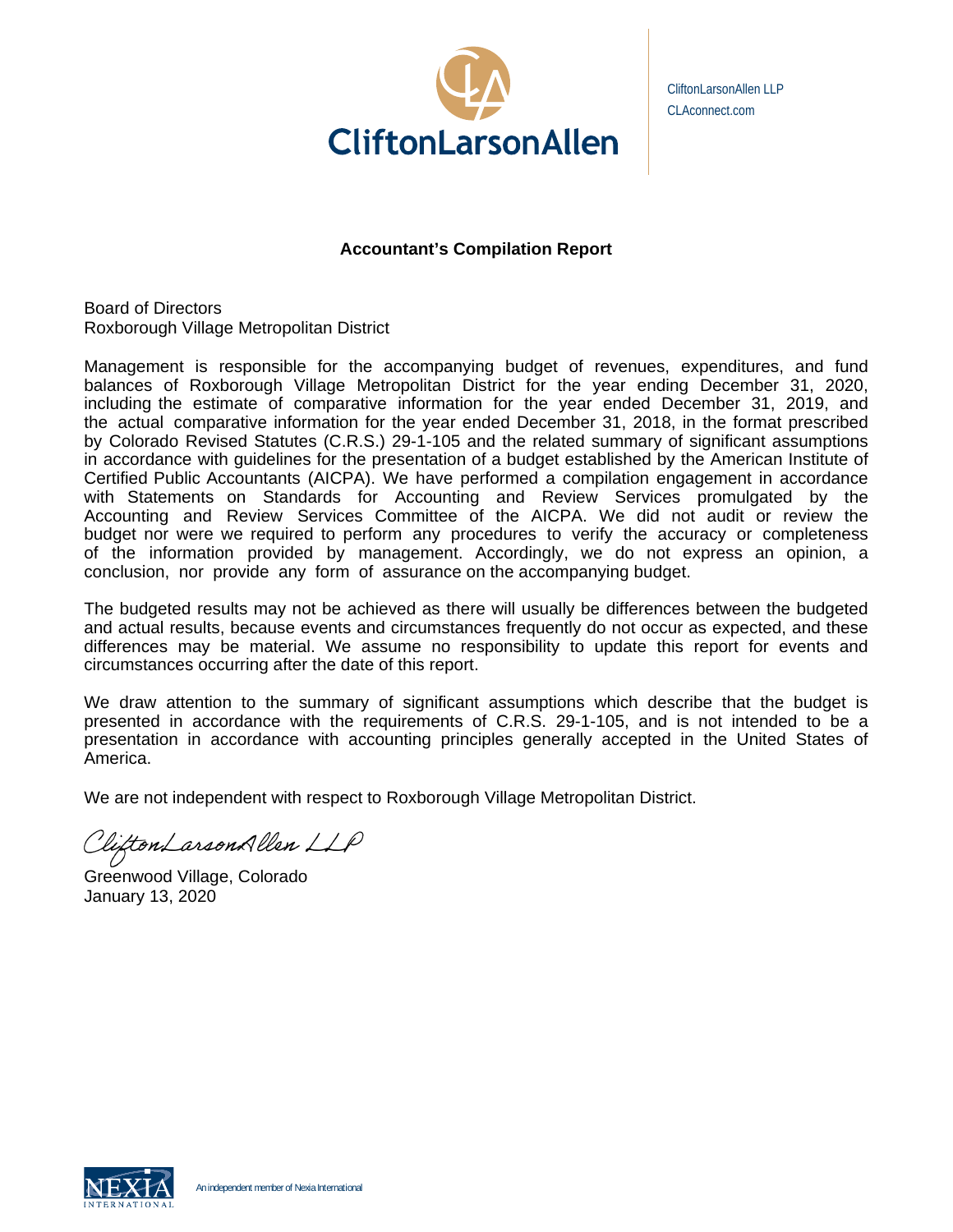#### **ROXBOROUGH VILLAGE METROPOLITAN DISTRICT SUMMARY 2020 BUDGET WITH 2018 ACTUAL AND 2019 ESTIMATED For the Years Ended and Ending December 31,**

1/13/2020

|                                      | <b>ACTUAL</b>                  |                  |                                 | <b>ESTIMATED</b> |                       | <b>BUDGET</b>    |
|--------------------------------------|--------------------------------|------------------|---------------------------------|------------------|-----------------------|------------------|
|                                      |                                | 2018             |                                 | 2019             |                       | 2020             |
| <b>BEGINNING FUND BALANCES</b>       | \$                             | 3,261,810        | \$                              | 3,978,814        | \$                    | 4,320,799        |
| <b>REVENUES</b>                      |                                |                  |                                 |                  |                       |                  |
| Property taxes                       |                                | 3,187,309        |                                 | 3,211,220        |                       | 1,812,077        |
| Specific ownership tax               |                                | 338,719          |                                 | 314,000          |                       | 163,087          |
| Interest income                      |                                | 90,297           |                                 | 80,000           |                       | 65,000           |
| Lottery proceeds                     |                                | 35,399           |                                 | 34,000           |                       | 36,000           |
| Sports field fees                    |                                | 4,300            |                                 | 1,000            |                       | 1,000            |
| Miscellaneous Income                 |                                | 11,817           |                                 | 2,800            |                       | 7,000            |
| <b>Total revenues</b>                |                                | 3,667,841        |                                 | 3,643,020        |                       | 2,084,164        |
|                                      |                                |                  |                                 |                  |                       |                  |
| <b>TRANSFERS IN</b>                  |                                | 270,000          |                                 | 215,000          |                       |                  |
|                                      |                                |                  |                                 |                  |                       |                  |
| Total funds available                |                                | 7,199,651        |                                 | 7,836,834        |                       | 6,404,963        |
| <b>EXPENDITURES</b>                  |                                |                  |                                 |                  |                       |                  |
| <b>General Fund</b>                  |                                | 894,789          |                                 | 972,057          |                       | 1,158,303        |
| Debt Service Fund                    |                                | 1,996,308        |                                 | 1,996,978        |                       | 1,980,846        |
| <b>Capital Projects Fund</b>         |                                | 59,740           |                                 | 332,000          | 846,000               |                  |
| <b>Total expenditures</b>            |                                | 2,950,837        |                                 | 3,301,035        |                       | 3,985,149        |
|                                      |                                |                  |                                 |                  |                       |                  |
| <b>TRANSFERS OUT</b>                 |                                | 270,000          |                                 | 215,000          |                       |                  |
| Total expenditures and transfers out |                                |                  |                                 |                  |                       |                  |
| requiring appropriation              |                                | 3,220,837        |                                 | 3,516,035        |                       | 3,985,149        |
|                                      |                                |                  |                                 |                  |                       |                  |
| <b>ENDING FUND BALANCES</b>          | \$                             | 3,978,814        | \$                              | 4,320,799        | \$                    | 2,419,814        |
| <b>EMERGENCY RESERVE</b>             |                                |                  |                                 |                  |                       |                  |
| <b>TOTAL RESERVE</b>                 | \$<br>$\overline{\mathcal{S}}$ | 36,200<br>36,200 | \$<br>$\overline{\mathfrak{s}}$ | 35,400<br>35,400 | \$<br>$\overline{\$}$ | 35,000<br>35,000 |
|                                      |                                |                  |                                 |                  |                       |                  |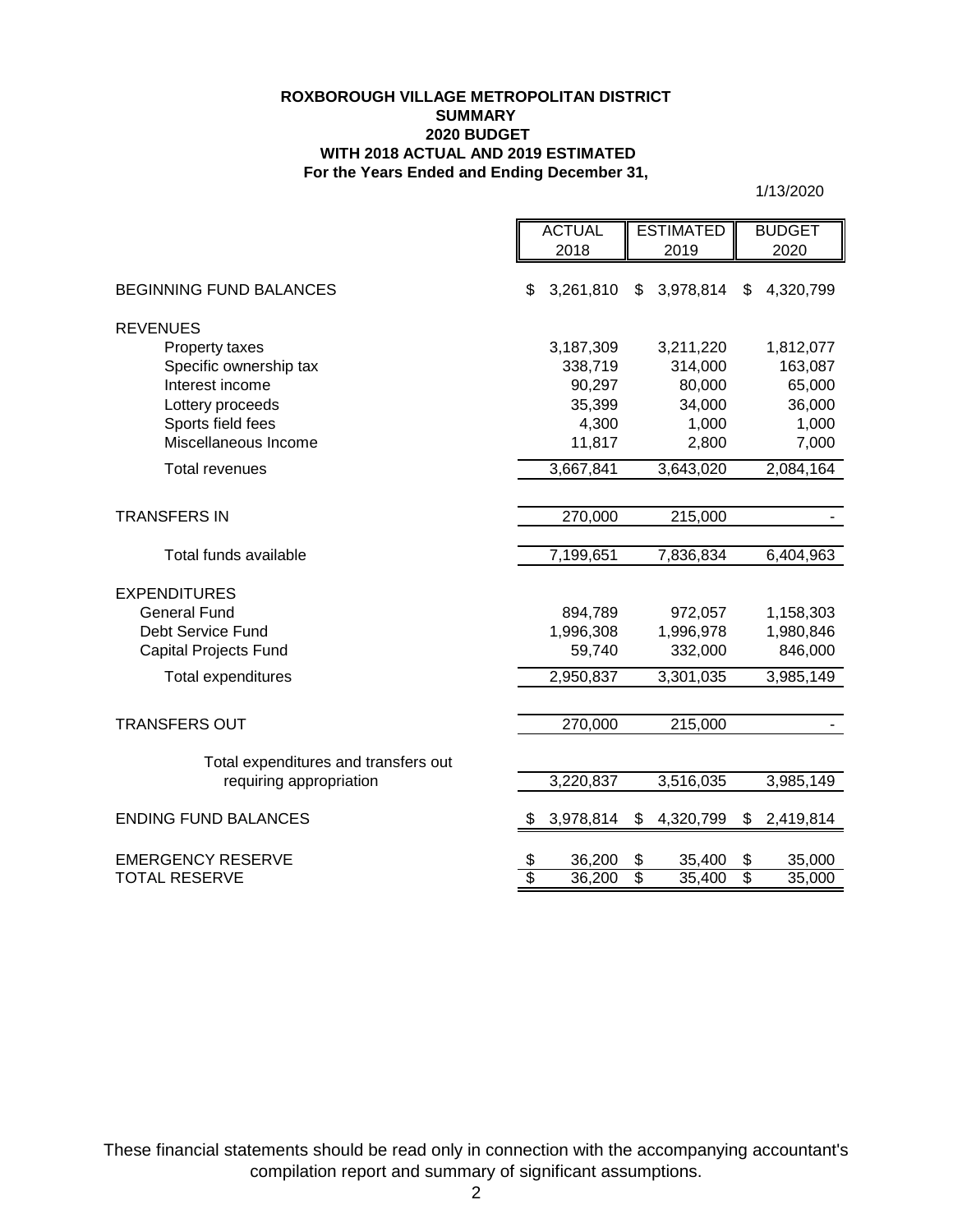### **ROXBOROUGH VILLAGE METROPOLITAN DISTRICT PROPERTY TAX SUMMARY INFORMATION 2020 BUDGET WITH 2018 ACTUAL AND 2019 ESTIMATED For the Years Ended and Ending December 31,**

1/13/2020

|                                     | <b>ACTUAL</b>            | <b>ESTIMATED</b> | <b>BUDGET</b>            |
|-------------------------------------|--------------------------|------------------|--------------------------|
|                                     | 2018                     | 2019             | 2020                     |
|                                     |                          |                  |                          |
| <b>ASSESSED VALUATION - Douglas</b> |                          |                  |                          |
| Residential                         | \$60,577,790             | \$61,224,420     | \$71,613,170             |
| Commercial                          | 6,355,570                | 6,355,570        | 6,248,890                |
| State assessed                      | 947,100                  | 920,900          | 1,053,500                |
| Vacant land                         | 641,010                  | 508,460          | 647,070                  |
| Personal property                   | 695,020                  | 667,990          | 631,970                  |
| <b>Certified Assessed Value</b>     | $\overline{$}69,216,490$ | \$69,677,340     | $\overline{$}80,194,600$ |
|                                     |                          |                  |                          |
| <b>MILL LEVY</b>                    |                          |                  |                          |
| General                             | 12.087                   | 12.087           | 12.087                   |
| <b>Debt Service</b>                 | 34.000                   | 34.000           | 10.200                   |
| Refund and abatements               | 0.188                    | 0.000            | 0.309                    |
| Total mill levy                     | 46.275                   | 46.087           | 22.596                   |
|                                     |                          |                  |                          |
| <b>PROPERTY TAXES</b>               |                          |                  |                          |
| General                             | \$<br>836,621            | \$<br>842,191    | \$<br>969,312            |
| <b>Debt Service</b>                 | 2,353,361                | 2,369,029        | 817,985                  |
| Refund and abatements               | 13,013                   |                  | 24,780                   |
| Levied property taxes               | 3,202,995                | 3,211,220        | 1,812,077                |
| Adjustments to actual/rounding      | (15,686)                 |                  |                          |
| <b>Budgeted property taxes</b>      | \$<br>3,187,309          | \$<br>3,211,220  | \$<br>1,812,077          |
|                                     |                          |                  |                          |
| <b>BUDGETED PROPERTY TAXES</b>      |                          |                  |                          |
| General                             | \$<br>835,920            | \$<br>842,190    | \$<br>982,751            |
| <b>Debt Service</b>                 | 2,351,389                | 2,369,030        | 829,326                  |
|                                     | 3,187,309                | \$<br>3,211,220  | \$<br>1,812,077          |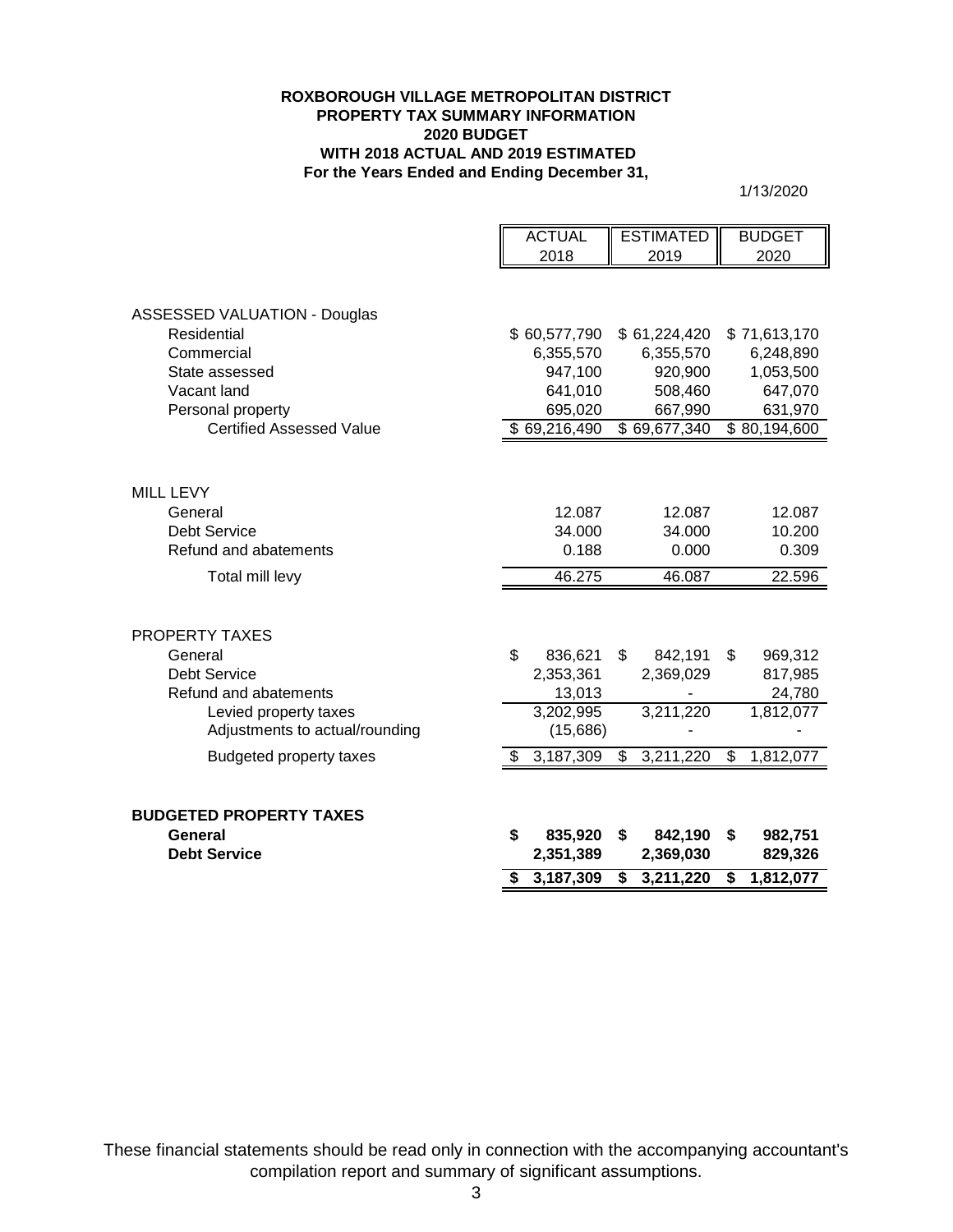#### **For the Years Ended and Ending December 31, ROXBOROUGH VILLAGE METROPOLITAN DISTRICT GENERAL FUND 2020 BUDGET WITH 2018 ACTUAL AND 2019 ESTIMATED**

 $\blacksquare$ 

1/13/2020

| \$<br><b>BEGINNING FUND BALANCE</b><br>403,106<br>\$<br>443,415<br>\$<br>436,348<br><b>REVENUES</b><br>835,920<br>842,190<br>982,751<br>Property taxes<br>Specific ownership tax<br>338,719<br>314,000<br>163,087<br>Interest income<br>22,052<br>20,000<br>10,000<br>Sports field fees<br>4,300<br>1,000<br>1,000<br>Miscellaneous income<br>4,107<br>2,800<br>7,000<br><b>Total revenues</b><br>1,205,098<br>1,179,990<br>1,163,838<br>Total funds available<br>1,608,204<br>1,623,405<br>1,600,186<br><b>EXPENDITURES</b><br>General and administrative<br>Accounting<br>37,567<br>42,000<br>45,000<br>Auditing<br>4,950<br>5,000<br>5,200<br>County Treasurer's fee<br>12,545<br>12,633<br>14,741<br>Directors' fees<br>7,000<br>8,000<br>8,000<br>Dues and licenses<br>1,169<br>1,200<br>1,468<br>9,492<br>10,143<br>Insurance and bonds<br>13,000<br>132,156<br>120,000<br>120,750<br>District management<br>Legal services<br>61,979<br>70,000<br>70,000<br>Miscellaneous<br>4,000<br>3,038<br>4,000<br>Newsletter<br>3,000<br>3,000<br>536<br>612<br>Payroll taxes<br>612<br>Election expense (Board and TABOR Prep)<br>39,557<br>65,000<br>Engineering<br>38,279<br>35,000<br>45,000<br>Communications/website<br>3,271<br>600<br>15,000<br>Community events<br>17,000<br>35,000<br>Foothills Park and Recreation fees<br>16,567<br>20,000<br>20,000<br>Operations and maintenance<br>Algae control<br>5,104<br>5,400<br>5,000<br>Graffiti removal/ vandalism<br>1,801<br>5,000<br>5,000<br>Landscape contract<br>158,686<br>160,000<br>164,800<br>Landscape improvement<br>67,500<br>31,955<br>75,000<br>Landscape irrigation maintenance<br>43,026<br>20,000<br>25,000<br>Landscape weed control<br>39,590<br>20,000<br>20,000<br>Mosquito control<br>14,000<br>16,000<br>16,000<br>Nonpotable water purchase usage<br>69,368<br>70,000<br>70,000<br>Open space maintenance / fire mitigation<br>25,000<br>25,000<br>Portable restrooms<br>2,808<br>3,000<br>3,000<br>Playground repairs and maintenance<br>31,437<br>5,000<br>30,000<br>Repairs and maintenance<br>16,616<br>25,000<br>20,000<br>Seasonal lights<br>13,000<br>11,668<br>14,000<br>Skate Park maintenance<br>41,000<br>15,000<br>Snow removal<br>15,881<br>40,000<br>52,000<br>Tree maintenance<br>21,605<br>80,000<br>80,000<br>Tree spraying<br>49,745<br>40,000<br><b>Utilities</b><br>13,094<br>15,000<br>15,000<br>Contingency<br>30,000<br>Total expenditures<br>894,789<br>972,057<br>1,158,303<br><b>TRANSFERS OUT</b><br>Transfers to other funds<br>270,000<br>215,000<br>Total expenditures and transfers out<br>requiring appropriation<br>1,164,789<br>1,187,057<br>1,158,303<br><b>ENDING FUND BALANCE</b><br>\$<br>443,415<br>\$<br>436,348<br>\$<br>441,883<br><b>EMERGENCY RESERVE</b><br>\$<br>36,200<br>\$<br>35,400<br>\$<br>35,000<br><b>TOTAL RESERVE</b><br>\$<br>36,200<br>\$<br>35,400<br>\$<br>35,000 |  | <b>ACTUAL</b> | <b>ESTIMATED</b> |      |  | <b>BUDGET</b> |  |
|------------------------------------------------------------------------------------------------------------------------------------------------------------------------------------------------------------------------------------------------------------------------------------------------------------------------------------------------------------------------------------------------------------------------------------------------------------------------------------------------------------------------------------------------------------------------------------------------------------------------------------------------------------------------------------------------------------------------------------------------------------------------------------------------------------------------------------------------------------------------------------------------------------------------------------------------------------------------------------------------------------------------------------------------------------------------------------------------------------------------------------------------------------------------------------------------------------------------------------------------------------------------------------------------------------------------------------------------------------------------------------------------------------------------------------------------------------------------------------------------------------------------------------------------------------------------------------------------------------------------------------------------------------------------------------------------------------------------------------------------------------------------------------------------------------------------------------------------------------------------------------------------------------------------------------------------------------------------------------------------------------------------------------------------------------------------------------------------------------------------------------------------------------------------------------------------------------------------------------------------------------------------------------------------------------------------------------------------------------------------------------------------------------------------------------------------------------------------------------------------------------------------------------------------------------------------------------------------------------------------------------------------------------------------------------------------------------------------------------------------------------------------------------------------------------------------------------------------------------------------------------------------------------|--|---------------|------------------|------|--|---------------|--|
|                                                                                                                                                                                                                                                                                                                                                                                                                                                                                                                                                                                                                                                                                                                                                                                                                                                                                                                                                                                                                                                                                                                                                                                                                                                                                                                                                                                                                                                                                                                                                                                                                                                                                                                                                                                                                                                                                                                                                                                                                                                                                                                                                                                                                                                                                                                                                                                                                                                                                                                                                                                                                                                                                                                                                                                                                                                                                                            |  | 2018          |                  | 2019 |  | 2020          |  |
|                                                                                                                                                                                                                                                                                                                                                                                                                                                                                                                                                                                                                                                                                                                                                                                                                                                                                                                                                                                                                                                                                                                                                                                                                                                                                                                                                                                                                                                                                                                                                                                                                                                                                                                                                                                                                                                                                                                                                                                                                                                                                                                                                                                                                                                                                                                                                                                                                                                                                                                                                                                                                                                                                                                                                                                                                                                                                                            |  |               |                  |      |  |               |  |
|                                                                                                                                                                                                                                                                                                                                                                                                                                                                                                                                                                                                                                                                                                                                                                                                                                                                                                                                                                                                                                                                                                                                                                                                                                                                                                                                                                                                                                                                                                                                                                                                                                                                                                                                                                                                                                                                                                                                                                                                                                                                                                                                                                                                                                                                                                                                                                                                                                                                                                                                                                                                                                                                                                                                                                                                                                                                                                            |  |               |                  |      |  |               |  |
|                                                                                                                                                                                                                                                                                                                                                                                                                                                                                                                                                                                                                                                                                                                                                                                                                                                                                                                                                                                                                                                                                                                                                                                                                                                                                                                                                                                                                                                                                                                                                                                                                                                                                                                                                                                                                                                                                                                                                                                                                                                                                                                                                                                                                                                                                                                                                                                                                                                                                                                                                                                                                                                                                                                                                                                                                                                                                                            |  |               |                  |      |  |               |  |
|                                                                                                                                                                                                                                                                                                                                                                                                                                                                                                                                                                                                                                                                                                                                                                                                                                                                                                                                                                                                                                                                                                                                                                                                                                                                                                                                                                                                                                                                                                                                                                                                                                                                                                                                                                                                                                                                                                                                                                                                                                                                                                                                                                                                                                                                                                                                                                                                                                                                                                                                                                                                                                                                                                                                                                                                                                                                                                            |  |               |                  |      |  |               |  |
|                                                                                                                                                                                                                                                                                                                                                                                                                                                                                                                                                                                                                                                                                                                                                                                                                                                                                                                                                                                                                                                                                                                                                                                                                                                                                                                                                                                                                                                                                                                                                                                                                                                                                                                                                                                                                                                                                                                                                                                                                                                                                                                                                                                                                                                                                                                                                                                                                                                                                                                                                                                                                                                                                                                                                                                                                                                                                                            |  |               |                  |      |  |               |  |
|                                                                                                                                                                                                                                                                                                                                                                                                                                                                                                                                                                                                                                                                                                                                                                                                                                                                                                                                                                                                                                                                                                                                                                                                                                                                                                                                                                                                                                                                                                                                                                                                                                                                                                                                                                                                                                                                                                                                                                                                                                                                                                                                                                                                                                                                                                                                                                                                                                                                                                                                                                                                                                                                                                                                                                                                                                                                                                            |  |               |                  |      |  |               |  |
|                                                                                                                                                                                                                                                                                                                                                                                                                                                                                                                                                                                                                                                                                                                                                                                                                                                                                                                                                                                                                                                                                                                                                                                                                                                                                                                                                                                                                                                                                                                                                                                                                                                                                                                                                                                                                                                                                                                                                                                                                                                                                                                                                                                                                                                                                                                                                                                                                                                                                                                                                                                                                                                                                                                                                                                                                                                                                                            |  |               |                  |      |  |               |  |
|                                                                                                                                                                                                                                                                                                                                                                                                                                                                                                                                                                                                                                                                                                                                                                                                                                                                                                                                                                                                                                                                                                                                                                                                                                                                                                                                                                                                                                                                                                                                                                                                                                                                                                                                                                                                                                                                                                                                                                                                                                                                                                                                                                                                                                                                                                                                                                                                                                                                                                                                                                                                                                                                                                                                                                                                                                                                                                            |  |               |                  |      |  |               |  |
|                                                                                                                                                                                                                                                                                                                                                                                                                                                                                                                                                                                                                                                                                                                                                                                                                                                                                                                                                                                                                                                                                                                                                                                                                                                                                                                                                                                                                                                                                                                                                                                                                                                                                                                                                                                                                                                                                                                                                                                                                                                                                                                                                                                                                                                                                                                                                                                                                                                                                                                                                                                                                                                                                                                                                                                                                                                                                                            |  |               |                  |      |  |               |  |
|                                                                                                                                                                                                                                                                                                                                                                                                                                                                                                                                                                                                                                                                                                                                                                                                                                                                                                                                                                                                                                                                                                                                                                                                                                                                                                                                                                                                                                                                                                                                                                                                                                                                                                                                                                                                                                                                                                                                                                                                                                                                                                                                                                                                                                                                                                                                                                                                                                                                                                                                                                                                                                                                                                                                                                                                                                                                                                            |  |               |                  |      |  |               |  |
|                                                                                                                                                                                                                                                                                                                                                                                                                                                                                                                                                                                                                                                                                                                                                                                                                                                                                                                                                                                                                                                                                                                                                                                                                                                                                                                                                                                                                                                                                                                                                                                                                                                                                                                                                                                                                                                                                                                                                                                                                                                                                                                                                                                                                                                                                                                                                                                                                                                                                                                                                                                                                                                                                                                                                                                                                                                                                                            |  |               |                  |      |  |               |  |
|                                                                                                                                                                                                                                                                                                                                                                                                                                                                                                                                                                                                                                                                                                                                                                                                                                                                                                                                                                                                                                                                                                                                                                                                                                                                                                                                                                                                                                                                                                                                                                                                                                                                                                                                                                                                                                                                                                                                                                                                                                                                                                                                                                                                                                                                                                                                                                                                                                                                                                                                                                                                                                                                                                                                                                                                                                                                                                            |  |               |                  |      |  |               |  |
|                                                                                                                                                                                                                                                                                                                                                                                                                                                                                                                                                                                                                                                                                                                                                                                                                                                                                                                                                                                                                                                                                                                                                                                                                                                                                                                                                                                                                                                                                                                                                                                                                                                                                                                                                                                                                                                                                                                                                                                                                                                                                                                                                                                                                                                                                                                                                                                                                                                                                                                                                                                                                                                                                                                                                                                                                                                                                                            |  |               |                  |      |  |               |  |
|                                                                                                                                                                                                                                                                                                                                                                                                                                                                                                                                                                                                                                                                                                                                                                                                                                                                                                                                                                                                                                                                                                                                                                                                                                                                                                                                                                                                                                                                                                                                                                                                                                                                                                                                                                                                                                                                                                                                                                                                                                                                                                                                                                                                                                                                                                                                                                                                                                                                                                                                                                                                                                                                                                                                                                                                                                                                                                            |  |               |                  |      |  |               |  |
|                                                                                                                                                                                                                                                                                                                                                                                                                                                                                                                                                                                                                                                                                                                                                                                                                                                                                                                                                                                                                                                                                                                                                                                                                                                                                                                                                                                                                                                                                                                                                                                                                                                                                                                                                                                                                                                                                                                                                                                                                                                                                                                                                                                                                                                                                                                                                                                                                                                                                                                                                                                                                                                                                                                                                                                                                                                                                                            |  |               |                  |      |  |               |  |
|                                                                                                                                                                                                                                                                                                                                                                                                                                                                                                                                                                                                                                                                                                                                                                                                                                                                                                                                                                                                                                                                                                                                                                                                                                                                                                                                                                                                                                                                                                                                                                                                                                                                                                                                                                                                                                                                                                                                                                                                                                                                                                                                                                                                                                                                                                                                                                                                                                                                                                                                                                                                                                                                                                                                                                                                                                                                                                            |  |               |                  |      |  |               |  |
|                                                                                                                                                                                                                                                                                                                                                                                                                                                                                                                                                                                                                                                                                                                                                                                                                                                                                                                                                                                                                                                                                                                                                                                                                                                                                                                                                                                                                                                                                                                                                                                                                                                                                                                                                                                                                                                                                                                                                                                                                                                                                                                                                                                                                                                                                                                                                                                                                                                                                                                                                                                                                                                                                                                                                                                                                                                                                                            |  |               |                  |      |  |               |  |
|                                                                                                                                                                                                                                                                                                                                                                                                                                                                                                                                                                                                                                                                                                                                                                                                                                                                                                                                                                                                                                                                                                                                                                                                                                                                                                                                                                                                                                                                                                                                                                                                                                                                                                                                                                                                                                                                                                                                                                                                                                                                                                                                                                                                                                                                                                                                                                                                                                                                                                                                                                                                                                                                                                                                                                                                                                                                                                            |  |               |                  |      |  |               |  |
|                                                                                                                                                                                                                                                                                                                                                                                                                                                                                                                                                                                                                                                                                                                                                                                                                                                                                                                                                                                                                                                                                                                                                                                                                                                                                                                                                                                                                                                                                                                                                                                                                                                                                                                                                                                                                                                                                                                                                                                                                                                                                                                                                                                                                                                                                                                                                                                                                                                                                                                                                                                                                                                                                                                                                                                                                                                                                                            |  |               |                  |      |  |               |  |
|                                                                                                                                                                                                                                                                                                                                                                                                                                                                                                                                                                                                                                                                                                                                                                                                                                                                                                                                                                                                                                                                                                                                                                                                                                                                                                                                                                                                                                                                                                                                                                                                                                                                                                                                                                                                                                                                                                                                                                                                                                                                                                                                                                                                                                                                                                                                                                                                                                                                                                                                                                                                                                                                                                                                                                                                                                                                                                            |  |               |                  |      |  |               |  |
|                                                                                                                                                                                                                                                                                                                                                                                                                                                                                                                                                                                                                                                                                                                                                                                                                                                                                                                                                                                                                                                                                                                                                                                                                                                                                                                                                                                                                                                                                                                                                                                                                                                                                                                                                                                                                                                                                                                                                                                                                                                                                                                                                                                                                                                                                                                                                                                                                                                                                                                                                                                                                                                                                                                                                                                                                                                                                                            |  |               |                  |      |  |               |  |
|                                                                                                                                                                                                                                                                                                                                                                                                                                                                                                                                                                                                                                                                                                                                                                                                                                                                                                                                                                                                                                                                                                                                                                                                                                                                                                                                                                                                                                                                                                                                                                                                                                                                                                                                                                                                                                                                                                                                                                                                                                                                                                                                                                                                                                                                                                                                                                                                                                                                                                                                                                                                                                                                                                                                                                                                                                                                                                            |  |               |                  |      |  |               |  |
|                                                                                                                                                                                                                                                                                                                                                                                                                                                                                                                                                                                                                                                                                                                                                                                                                                                                                                                                                                                                                                                                                                                                                                                                                                                                                                                                                                                                                                                                                                                                                                                                                                                                                                                                                                                                                                                                                                                                                                                                                                                                                                                                                                                                                                                                                                                                                                                                                                                                                                                                                                                                                                                                                                                                                                                                                                                                                                            |  |               |                  |      |  |               |  |
|                                                                                                                                                                                                                                                                                                                                                                                                                                                                                                                                                                                                                                                                                                                                                                                                                                                                                                                                                                                                                                                                                                                                                                                                                                                                                                                                                                                                                                                                                                                                                                                                                                                                                                                                                                                                                                                                                                                                                                                                                                                                                                                                                                                                                                                                                                                                                                                                                                                                                                                                                                                                                                                                                                                                                                                                                                                                                                            |  |               |                  |      |  |               |  |
|                                                                                                                                                                                                                                                                                                                                                                                                                                                                                                                                                                                                                                                                                                                                                                                                                                                                                                                                                                                                                                                                                                                                                                                                                                                                                                                                                                                                                                                                                                                                                                                                                                                                                                                                                                                                                                                                                                                                                                                                                                                                                                                                                                                                                                                                                                                                                                                                                                                                                                                                                                                                                                                                                                                                                                                                                                                                                                            |  |               |                  |      |  |               |  |
|                                                                                                                                                                                                                                                                                                                                                                                                                                                                                                                                                                                                                                                                                                                                                                                                                                                                                                                                                                                                                                                                                                                                                                                                                                                                                                                                                                                                                                                                                                                                                                                                                                                                                                                                                                                                                                                                                                                                                                                                                                                                                                                                                                                                                                                                                                                                                                                                                                                                                                                                                                                                                                                                                                                                                                                                                                                                                                            |  |               |                  |      |  |               |  |
|                                                                                                                                                                                                                                                                                                                                                                                                                                                                                                                                                                                                                                                                                                                                                                                                                                                                                                                                                                                                                                                                                                                                                                                                                                                                                                                                                                                                                                                                                                                                                                                                                                                                                                                                                                                                                                                                                                                                                                                                                                                                                                                                                                                                                                                                                                                                                                                                                                                                                                                                                                                                                                                                                                                                                                                                                                                                                                            |  |               |                  |      |  |               |  |
|                                                                                                                                                                                                                                                                                                                                                                                                                                                                                                                                                                                                                                                                                                                                                                                                                                                                                                                                                                                                                                                                                                                                                                                                                                                                                                                                                                                                                                                                                                                                                                                                                                                                                                                                                                                                                                                                                                                                                                                                                                                                                                                                                                                                                                                                                                                                                                                                                                                                                                                                                                                                                                                                                                                                                                                                                                                                                                            |  |               |                  |      |  |               |  |
|                                                                                                                                                                                                                                                                                                                                                                                                                                                                                                                                                                                                                                                                                                                                                                                                                                                                                                                                                                                                                                                                                                                                                                                                                                                                                                                                                                                                                                                                                                                                                                                                                                                                                                                                                                                                                                                                                                                                                                                                                                                                                                                                                                                                                                                                                                                                                                                                                                                                                                                                                                                                                                                                                                                                                                                                                                                                                                            |  |               |                  |      |  |               |  |
|                                                                                                                                                                                                                                                                                                                                                                                                                                                                                                                                                                                                                                                                                                                                                                                                                                                                                                                                                                                                                                                                                                                                                                                                                                                                                                                                                                                                                                                                                                                                                                                                                                                                                                                                                                                                                                                                                                                                                                                                                                                                                                                                                                                                                                                                                                                                                                                                                                                                                                                                                                                                                                                                                                                                                                                                                                                                                                            |  |               |                  |      |  |               |  |
|                                                                                                                                                                                                                                                                                                                                                                                                                                                                                                                                                                                                                                                                                                                                                                                                                                                                                                                                                                                                                                                                                                                                                                                                                                                                                                                                                                                                                                                                                                                                                                                                                                                                                                                                                                                                                                                                                                                                                                                                                                                                                                                                                                                                                                                                                                                                                                                                                                                                                                                                                                                                                                                                                                                                                                                                                                                                                                            |  |               |                  |      |  |               |  |
|                                                                                                                                                                                                                                                                                                                                                                                                                                                                                                                                                                                                                                                                                                                                                                                                                                                                                                                                                                                                                                                                                                                                                                                                                                                                                                                                                                                                                                                                                                                                                                                                                                                                                                                                                                                                                                                                                                                                                                                                                                                                                                                                                                                                                                                                                                                                                                                                                                                                                                                                                                                                                                                                                                                                                                                                                                                                                                            |  |               |                  |      |  |               |  |
|                                                                                                                                                                                                                                                                                                                                                                                                                                                                                                                                                                                                                                                                                                                                                                                                                                                                                                                                                                                                                                                                                                                                                                                                                                                                                                                                                                                                                                                                                                                                                                                                                                                                                                                                                                                                                                                                                                                                                                                                                                                                                                                                                                                                                                                                                                                                                                                                                                                                                                                                                                                                                                                                                                                                                                                                                                                                                                            |  |               |                  |      |  |               |  |
|                                                                                                                                                                                                                                                                                                                                                                                                                                                                                                                                                                                                                                                                                                                                                                                                                                                                                                                                                                                                                                                                                                                                                                                                                                                                                                                                                                                                                                                                                                                                                                                                                                                                                                                                                                                                                                                                                                                                                                                                                                                                                                                                                                                                                                                                                                                                                                                                                                                                                                                                                                                                                                                                                                                                                                                                                                                                                                            |  |               |                  |      |  |               |  |
|                                                                                                                                                                                                                                                                                                                                                                                                                                                                                                                                                                                                                                                                                                                                                                                                                                                                                                                                                                                                                                                                                                                                                                                                                                                                                                                                                                                                                                                                                                                                                                                                                                                                                                                                                                                                                                                                                                                                                                                                                                                                                                                                                                                                                                                                                                                                                                                                                                                                                                                                                                                                                                                                                                                                                                                                                                                                                                            |  |               |                  |      |  |               |  |
|                                                                                                                                                                                                                                                                                                                                                                                                                                                                                                                                                                                                                                                                                                                                                                                                                                                                                                                                                                                                                                                                                                                                                                                                                                                                                                                                                                                                                                                                                                                                                                                                                                                                                                                                                                                                                                                                                                                                                                                                                                                                                                                                                                                                                                                                                                                                                                                                                                                                                                                                                                                                                                                                                                                                                                                                                                                                                                            |  |               |                  |      |  |               |  |
|                                                                                                                                                                                                                                                                                                                                                                                                                                                                                                                                                                                                                                                                                                                                                                                                                                                                                                                                                                                                                                                                                                                                                                                                                                                                                                                                                                                                                                                                                                                                                                                                                                                                                                                                                                                                                                                                                                                                                                                                                                                                                                                                                                                                                                                                                                                                                                                                                                                                                                                                                                                                                                                                                                                                                                                                                                                                                                            |  |               |                  |      |  |               |  |
|                                                                                                                                                                                                                                                                                                                                                                                                                                                                                                                                                                                                                                                                                                                                                                                                                                                                                                                                                                                                                                                                                                                                                                                                                                                                                                                                                                                                                                                                                                                                                                                                                                                                                                                                                                                                                                                                                                                                                                                                                                                                                                                                                                                                                                                                                                                                                                                                                                                                                                                                                                                                                                                                                                                                                                                                                                                                                                            |  |               |                  |      |  |               |  |
|                                                                                                                                                                                                                                                                                                                                                                                                                                                                                                                                                                                                                                                                                                                                                                                                                                                                                                                                                                                                                                                                                                                                                                                                                                                                                                                                                                                                                                                                                                                                                                                                                                                                                                                                                                                                                                                                                                                                                                                                                                                                                                                                                                                                                                                                                                                                                                                                                                                                                                                                                                                                                                                                                                                                                                                                                                                                                                            |  |               |                  |      |  |               |  |
|                                                                                                                                                                                                                                                                                                                                                                                                                                                                                                                                                                                                                                                                                                                                                                                                                                                                                                                                                                                                                                                                                                                                                                                                                                                                                                                                                                                                                                                                                                                                                                                                                                                                                                                                                                                                                                                                                                                                                                                                                                                                                                                                                                                                                                                                                                                                                                                                                                                                                                                                                                                                                                                                                                                                                                                                                                                                                                            |  |               |                  |      |  |               |  |
|                                                                                                                                                                                                                                                                                                                                                                                                                                                                                                                                                                                                                                                                                                                                                                                                                                                                                                                                                                                                                                                                                                                                                                                                                                                                                                                                                                                                                                                                                                                                                                                                                                                                                                                                                                                                                                                                                                                                                                                                                                                                                                                                                                                                                                                                                                                                                                                                                                                                                                                                                                                                                                                                                                                                                                                                                                                                                                            |  |               |                  |      |  |               |  |
|                                                                                                                                                                                                                                                                                                                                                                                                                                                                                                                                                                                                                                                                                                                                                                                                                                                                                                                                                                                                                                                                                                                                                                                                                                                                                                                                                                                                                                                                                                                                                                                                                                                                                                                                                                                                                                                                                                                                                                                                                                                                                                                                                                                                                                                                                                                                                                                                                                                                                                                                                                                                                                                                                                                                                                                                                                                                                                            |  |               |                  |      |  |               |  |
|                                                                                                                                                                                                                                                                                                                                                                                                                                                                                                                                                                                                                                                                                                                                                                                                                                                                                                                                                                                                                                                                                                                                                                                                                                                                                                                                                                                                                                                                                                                                                                                                                                                                                                                                                                                                                                                                                                                                                                                                                                                                                                                                                                                                                                                                                                                                                                                                                                                                                                                                                                                                                                                                                                                                                                                                                                                                                                            |  |               |                  |      |  |               |  |
|                                                                                                                                                                                                                                                                                                                                                                                                                                                                                                                                                                                                                                                                                                                                                                                                                                                                                                                                                                                                                                                                                                                                                                                                                                                                                                                                                                                                                                                                                                                                                                                                                                                                                                                                                                                                                                                                                                                                                                                                                                                                                                                                                                                                                                                                                                                                                                                                                                                                                                                                                                                                                                                                                                                                                                                                                                                                                                            |  |               |                  |      |  |               |  |
|                                                                                                                                                                                                                                                                                                                                                                                                                                                                                                                                                                                                                                                                                                                                                                                                                                                                                                                                                                                                                                                                                                                                                                                                                                                                                                                                                                                                                                                                                                                                                                                                                                                                                                                                                                                                                                                                                                                                                                                                                                                                                                                                                                                                                                                                                                                                                                                                                                                                                                                                                                                                                                                                                                                                                                                                                                                                                                            |  |               |                  |      |  |               |  |
|                                                                                                                                                                                                                                                                                                                                                                                                                                                                                                                                                                                                                                                                                                                                                                                                                                                                                                                                                                                                                                                                                                                                                                                                                                                                                                                                                                                                                                                                                                                                                                                                                                                                                                                                                                                                                                                                                                                                                                                                                                                                                                                                                                                                                                                                                                                                                                                                                                                                                                                                                                                                                                                                                                                                                                                                                                                                                                            |  |               |                  |      |  |               |  |
|                                                                                                                                                                                                                                                                                                                                                                                                                                                                                                                                                                                                                                                                                                                                                                                                                                                                                                                                                                                                                                                                                                                                                                                                                                                                                                                                                                                                                                                                                                                                                                                                                                                                                                                                                                                                                                                                                                                                                                                                                                                                                                                                                                                                                                                                                                                                                                                                                                                                                                                                                                                                                                                                                                                                                                                                                                                                                                            |  |               |                  |      |  |               |  |
|                                                                                                                                                                                                                                                                                                                                                                                                                                                                                                                                                                                                                                                                                                                                                                                                                                                                                                                                                                                                                                                                                                                                                                                                                                                                                                                                                                                                                                                                                                                                                                                                                                                                                                                                                                                                                                                                                                                                                                                                                                                                                                                                                                                                                                                                                                                                                                                                                                                                                                                                                                                                                                                                                                                                                                                                                                                                                                            |  |               |                  |      |  |               |  |
|                                                                                                                                                                                                                                                                                                                                                                                                                                                                                                                                                                                                                                                                                                                                                                                                                                                                                                                                                                                                                                                                                                                                                                                                                                                                                                                                                                                                                                                                                                                                                                                                                                                                                                                                                                                                                                                                                                                                                                                                                                                                                                                                                                                                                                                                                                                                                                                                                                                                                                                                                                                                                                                                                                                                                                                                                                                                                                            |  |               |                  |      |  |               |  |
|                                                                                                                                                                                                                                                                                                                                                                                                                                                                                                                                                                                                                                                                                                                                                                                                                                                                                                                                                                                                                                                                                                                                                                                                                                                                                                                                                                                                                                                                                                                                                                                                                                                                                                                                                                                                                                                                                                                                                                                                                                                                                                                                                                                                                                                                                                                                                                                                                                                                                                                                                                                                                                                                                                                                                                                                                                                                                                            |  |               |                  |      |  |               |  |
|                                                                                                                                                                                                                                                                                                                                                                                                                                                                                                                                                                                                                                                                                                                                                                                                                                                                                                                                                                                                                                                                                                                                                                                                                                                                                                                                                                                                                                                                                                                                                                                                                                                                                                                                                                                                                                                                                                                                                                                                                                                                                                                                                                                                                                                                                                                                                                                                                                                                                                                                                                                                                                                                                                                                                                                                                                                                                                            |  |               |                  |      |  |               |  |
|                                                                                                                                                                                                                                                                                                                                                                                                                                                                                                                                                                                                                                                                                                                                                                                                                                                                                                                                                                                                                                                                                                                                                                                                                                                                                                                                                                                                                                                                                                                                                                                                                                                                                                                                                                                                                                                                                                                                                                                                                                                                                                                                                                                                                                                                                                                                                                                                                                                                                                                                                                                                                                                                                                                                                                                                                                                                                                            |  |               |                  |      |  |               |  |
|                                                                                                                                                                                                                                                                                                                                                                                                                                                                                                                                                                                                                                                                                                                                                                                                                                                                                                                                                                                                                                                                                                                                                                                                                                                                                                                                                                                                                                                                                                                                                                                                                                                                                                                                                                                                                                                                                                                                                                                                                                                                                                                                                                                                                                                                                                                                                                                                                                                                                                                                                                                                                                                                                                                                                                                                                                                                                                            |  |               |                  |      |  |               |  |
|                                                                                                                                                                                                                                                                                                                                                                                                                                                                                                                                                                                                                                                                                                                                                                                                                                                                                                                                                                                                                                                                                                                                                                                                                                                                                                                                                                                                                                                                                                                                                                                                                                                                                                                                                                                                                                                                                                                                                                                                                                                                                                                                                                                                                                                                                                                                                                                                                                                                                                                                                                                                                                                                                                                                                                                                                                                                                                            |  |               |                  |      |  |               |  |
|                                                                                                                                                                                                                                                                                                                                                                                                                                                                                                                                                                                                                                                                                                                                                                                                                                                                                                                                                                                                                                                                                                                                                                                                                                                                                                                                                                                                                                                                                                                                                                                                                                                                                                                                                                                                                                                                                                                                                                                                                                                                                                                                                                                                                                                                                                                                                                                                                                                                                                                                                                                                                                                                                                                                                                                                                                                                                                            |  |               |                  |      |  |               |  |
|                                                                                                                                                                                                                                                                                                                                                                                                                                                                                                                                                                                                                                                                                                                                                                                                                                                                                                                                                                                                                                                                                                                                                                                                                                                                                                                                                                                                                                                                                                                                                                                                                                                                                                                                                                                                                                                                                                                                                                                                                                                                                                                                                                                                                                                                                                                                                                                                                                                                                                                                                                                                                                                                                                                                                                                                                                                                                                            |  |               |                  |      |  |               |  |
|                                                                                                                                                                                                                                                                                                                                                                                                                                                                                                                                                                                                                                                                                                                                                                                                                                                                                                                                                                                                                                                                                                                                                                                                                                                                                                                                                                                                                                                                                                                                                                                                                                                                                                                                                                                                                                                                                                                                                                                                                                                                                                                                                                                                                                                                                                                                                                                                                                                                                                                                                                                                                                                                                                                                                                                                                                                                                                            |  |               |                  |      |  |               |  |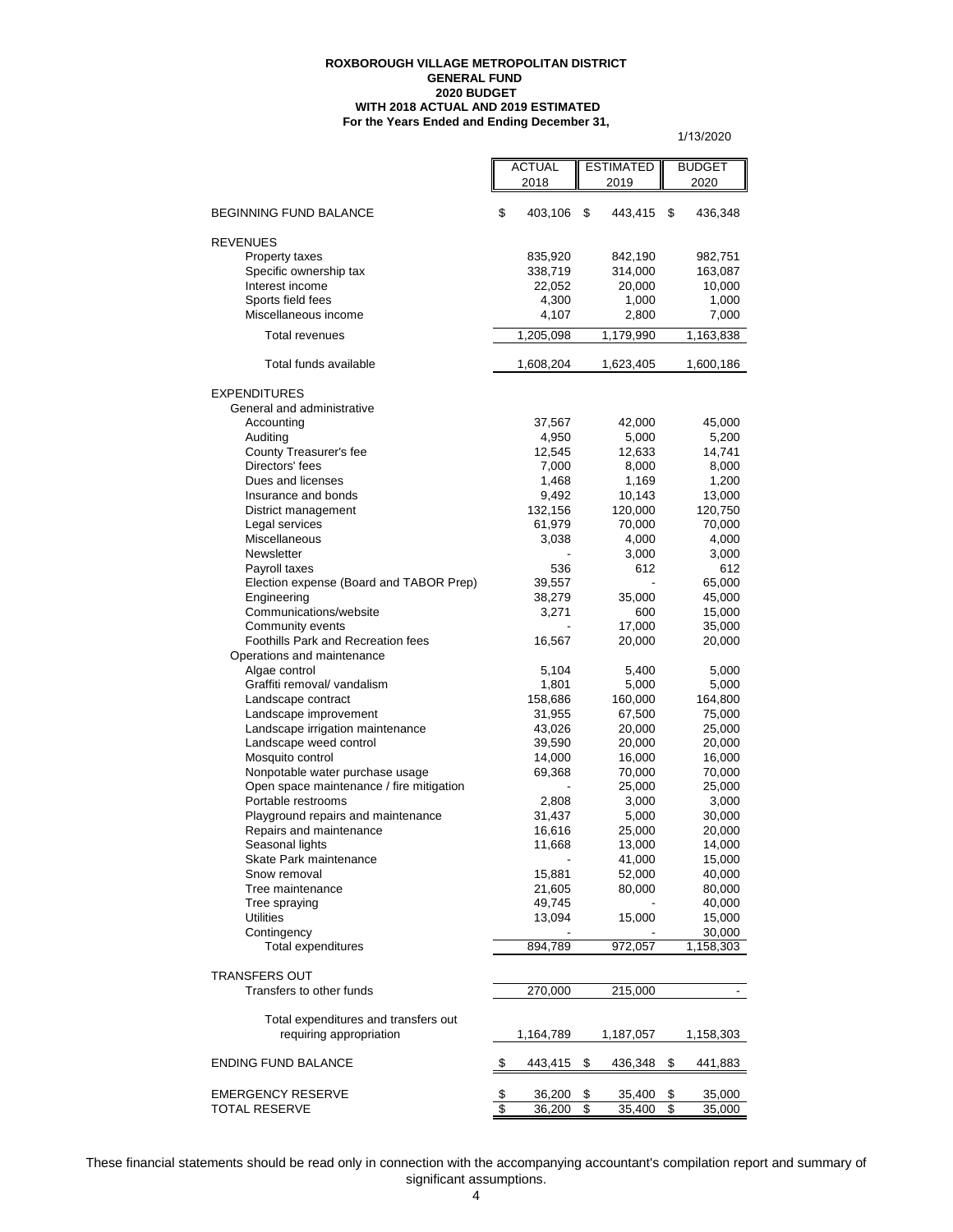### **ROXBOROUGH VILLAGE METROPOLITAN DISTRICT DEBT SERVICE FUND 2020 BUDGET WITH 2018 ACTUAL AND 2019 ESTIMATED For the Years Ended and Ending December 31,**

1/13/2020

|                                      |  | <b>ACTUAL</b> |     | <b>ESTIMATED</b> | <b>BUDGET</b> |           |
|--------------------------------------|--|---------------|-----|------------------|---------------|-----------|
|                                      |  | 2018          |     | 2019             |               | 2020      |
| <b>BEGINNING FUND BALANCE</b>        |  | 1,467,937     | \$  | 1,898,973        | \$            | 2,331,025 |
| <b>REVENUES</b>                      |  |               |     |                  |               |           |
| Property taxes                       |  | 2,351,389     |     | 2,369,030        |               | 829,326   |
| Interest income                      |  | 68,245        |     | 60,000           |               | 55,000    |
| Miscellaneous income                 |  | 7,710         |     |                  |               |           |
| <b>Total revenues</b>                |  | 2,427,344     |     | 2,429,030        |               | 884,326   |
| Total funds available                |  | 3,895,281     |     | 4,328,003        |               | 3,215,351 |
| <b>EXPENDITURES</b>                  |  |               |     |                  |               |           |
| Bond interest - Series 1993          |  | 308,237       |     | 224,290          |               | 138,407   |
| Loan interest - Series 2014          |  | 80,084        |     | 64,453           |               | 47,299    |
| Bond principal - Series 1993         |  | 800,000       |     | 825,000          |               | 900,000   |
| Loan principal - Series 2014         |  | 770,000       |     | 845,000          |               | 875,000   |
| County Treasurer's fee               |  | 35,287        |     | 35,535           |               | 12,440    |
| Contingency                          |  |               |     |                  |               | 5,000     |
| Paying agent fees                    |  | 2,700         |     | 2,700            |               | 2,700     |
| Total expenditures                   |  | 1,996,308     |     | 1,996,978        |               | 1,980,846 |
| Total expenditures and transfers out |  |               |     |                  |               |           |
| requiring appropriation              |  | 1,996,308     |     | 1,996,978        |               | 1,980,846 |
| <b>ENDING FUND BALANCE</b>           |  | 1,898,973     | \$. | 2,331,025        | \$            | 1,234,505 |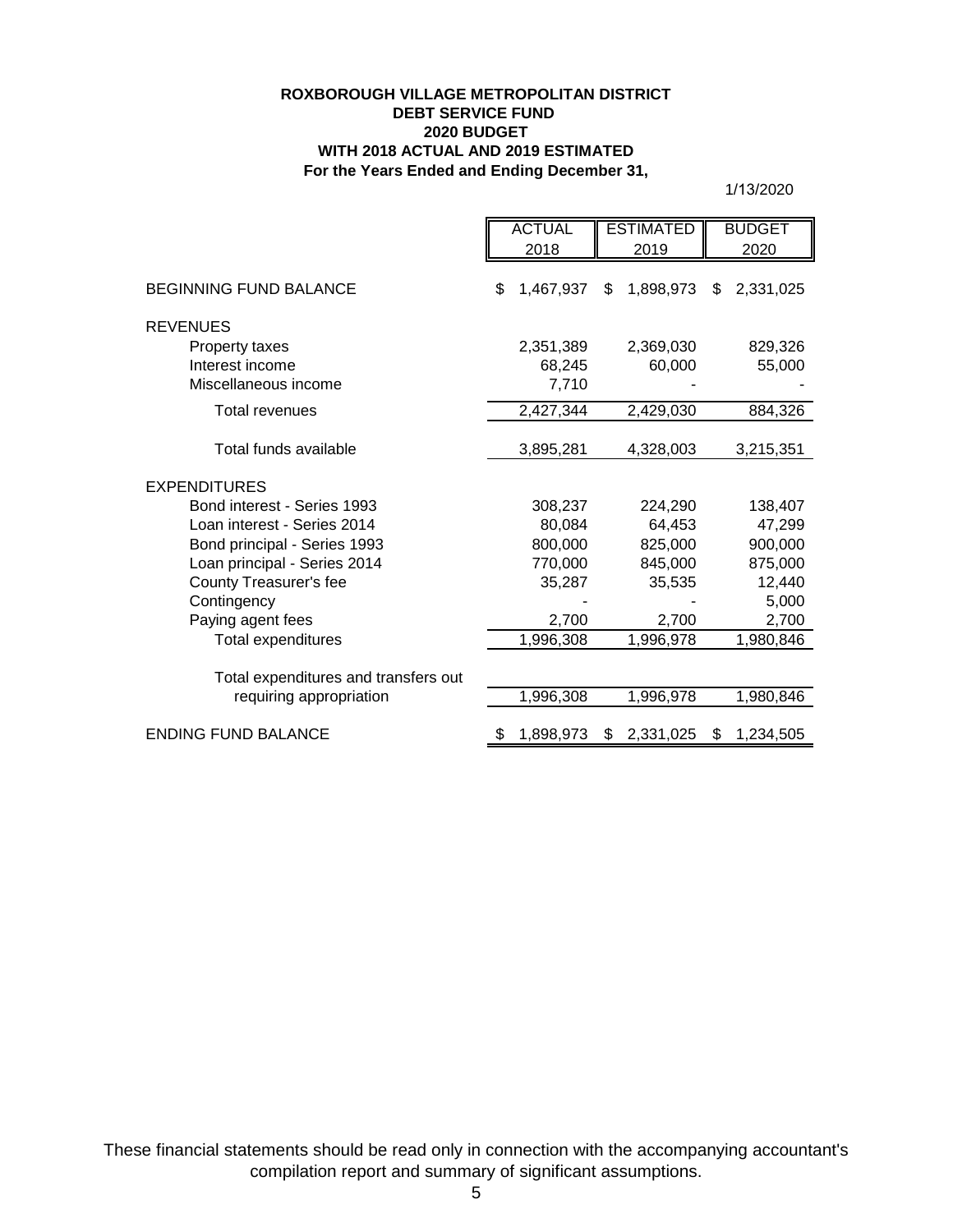#### **ROXBOROUGH VILLAGE METROPOLITAN DISTRICT CAPITAL PROJECTS FUND 2020 BUDGET WITH 2018 ACTUAL AND 2019 ESTIMATED For the Years Ended and Ending December 31,**

1/13/2020

|                                      | <b>ACTUAL</b><br><b>ESTIMATED</b> |                 | <b>BUDGET</b>   |  |
|--------------------------------------|-----------------------------------|-----------------|-----------------|--|
|                                      | 2018                              | 2019            |                 |  |
|                                      |                                   |                 |                 |  |
| <b>BEGINNING FUND BALANCE</b>        | \$<br>1,390,767                   | 1,636,426<br>\$ | 1,553,426<br>\$ |  |
| <b>REVENUES</b>                      |                                   |                 |                 |  |
| Lottery proceeds                     | 35,399                            | 34,000          | 36,000          |  |
| <b>Total revenues</b>                | 35,399                            | 34,000          | 36,000          |  |
| <b>TRANSFERS IN</b>                  |                                   |                 |                 |  |
| Transfers from other funds           | 270,000                           | 215,000         |                 |  |
| Total funds available                | 1,696,166                         | 1,885,426       | 1,589,426       |  |
| <b>EXPENDITURES</b>                  |                                   |                 |                 |  |
| <b>General and Administrative</b>    |                                   |                 |                 |  |
| Accounting                           |                                   | 3,000           | 3,000           |  |
| Contingency                          |                                   |                 | 100,000         |  |
| District management                  | 164                               | 45,000          | 40,000          |  |
| Engineering                          |                                   | 5,000           | 20,000          |  |
| Legal services                       |                                   | 5,000           | 5,000           |  |
| <b>Capital Projects</b>              |                                   |                 |                 |  |
| Baseball field improvements          | 22,635                            | 10,000          | 5,000           |  |
| Capital outlay                       | 1,132                             |                 |                 |  |
| Irrigation upgrades/replacement      | 13,384                            | 100,000         | 150,000         |  |
| Parking lot improvements             |                                   | 6,000           | 3,000           |  |
| Trails/bike path                     |                                   | 3,000           | 25,000          |  |
| Spillway / embankment                |                                   |                 | 150,000         |  |
| Water rights enhancements            | 22,425                            | 5,000           | 20,000          |  |
| Master plan                          |                                   | 150,000         | 325,000         |  |
| Total expenditures                   | 59,740                            | 332,000         | 846,000         |  |
| Total expenditures and transfers out |                                   |                 |                 |  |
| requiring appropriation              | 59,740                            | 332,000         | 846,000         |  |
| <b>ENDING FUND BALANCE</b>           | \$<br>1,636,426                   | \$<br>1,553,426 | \$<br>743,426   |  |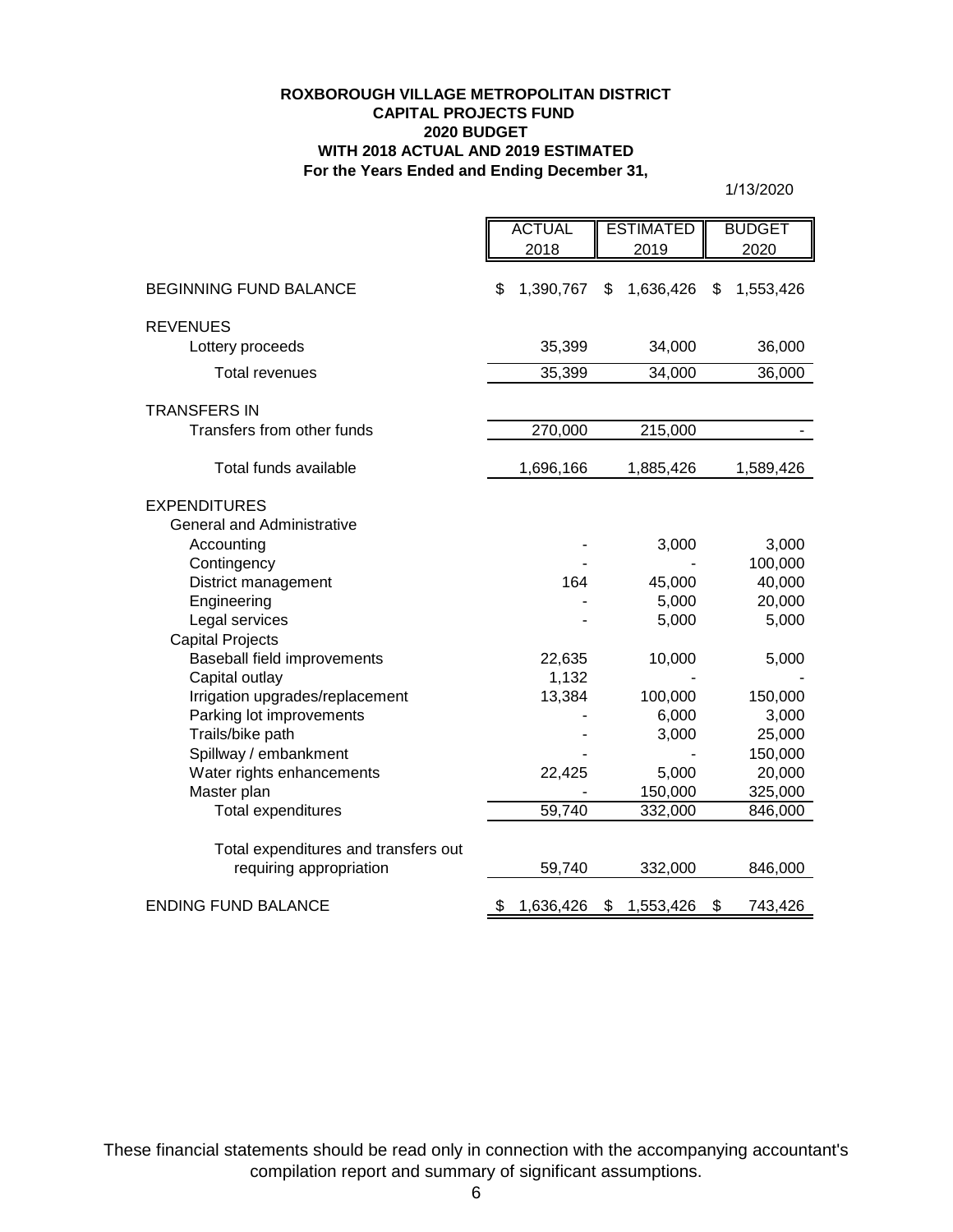### **ROXBOROUGH VILLAGE METROPOLITAN DISTRICT 2020 BUDGET SUMMARY OF SIGNIFICANT ASSUMPTIONS**

### **Services Provided**

The District, a quasi-municipal corporation and a political subdivision of the State of Colorado, was organized on July 10, 1985, and is governed pursuant to provisions of the Colorado Special District Act (Title 32, Article 1, Colorado Revised Statutes). The District's operates under a Service Plan approved by Douglas County on July 24, 1985. The District's service area is located in Douglas County, Colorado. The District was established to provide irrigation, drainage and storm facilities, street improvements, park and recreational facilities.

On September 3, 1985, the District's voters authorized total indebtedness of \$12,000,000 for the above listed facilities and powers. The authorization provided that the bonds would be subject to a maximum net interest rate of 15% per annum. At a special election on December 30, 1992, the District's voters authorized an additional \$14,000,000. The authorization provided that the bonds would be subject to a minimum mill levy for property taxes which increases from 16.0 mills in 1993 to 39.5 mills in 2005 through 2042 adjusted for changes in the State mandated assessment procedures and the levy must be sufficient to generate a minimum revenue as stated in the ballot question. On November 2, 2004, the District's voters authorized additional indebtedness in an amount not to exceed \$10,500,000 at an interest rate not to exceed 7% per annum. At December 31, 2017 the District had authorized but unissued indebtedness of \$475,000 for the purpose of debt refunding.

The budget is in accordance with the TABOR Amendment limitations, which were modified by the voters in an election held on November 6, 2001. District voters approved authorization for the District to retain and spend District revenues, from any lawful source, in excess of the spending, revenue raising, or other limitations in Article X, Section 20 of the Colorado constitution. Emergency reserves, required under TABOR have been provided.

The District has no employees and all administrative functions are contracted.

The District prepares its budget on the modified accrual basis of accounting in accordance with the requirements of C.R.S. 29-1-105 using its best estimates as of the date of the budget hearing. These estimates are based on expected conditions and its expected course of actions. The assumptions disclosed herein are those that the District believes are significant to the budget. There will usually be differences between the budget and actual results, because events and circumstances frequently do not occur as expected, and those differences may be material.

### **Revenues**

# **Property Taxes**

Property taxes are levied by the District's Board of Directors. The levy is based on assessed valuations determined by the County Assessor generally as of January 1 of each year. The levy is normally set by December 15 by certification to the County Commissioners to put the tax lien on the individual properties as of January 1 of the following year. The County Treasurer collects the determined taxes during the ensuing calendar year. The taxes are payable by April or, if in equal installments, at the taxpayer's election, in February and June. Delinquent taxpayers are notified in August and generally sales of the tax liens on delinquent properties are held in November or December. The County Treasurer remits the taxes collected monthly to the District.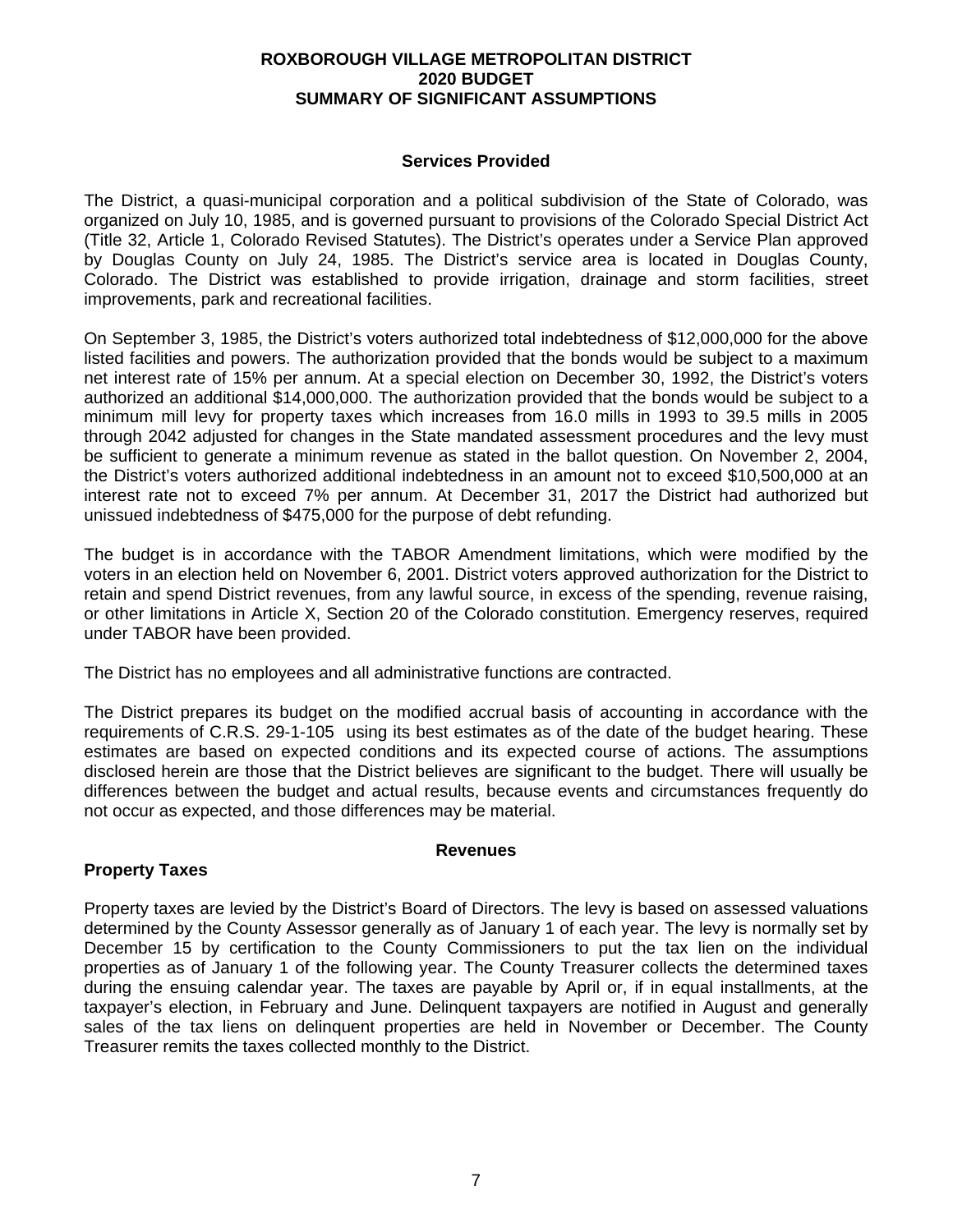### **ROXBOROUGH VILLAGE METROPOLITAN DISTRICT 2020 BUDGET SUMMARY OF SIGNIFICANT ASSUMPTIONS**

### **Revenues -** (continued)

The District's maximum Required Mill Levy for the Series 1993 Bonds is 73.109 mills, adjusted for changes in the ratio of actual value to assessed value of property within the District. Required Mill Levy means an ad valorem mill levy imposed upon all taxable property of the District each year in an amount sufficient to pay the principal, premium if any, and interest on the Bonds as the same become due and payable.

The calculation of taxes levied is displayed on the Property Tax Summary Information page of the budget using the adopted mill levy imposed by District.

### **Specific Ownership Taxes**

Specific ownership taxes are set by the State and collected by the County Treasurer, primarily on vehicle licensing within the County as a whole. The specific ownership taxes are allocated by the County Treasurer to all taxing entities within the County. The budget assumes that the District's share will be equal to approximately 9% of the property taxes collected by both the General Fund and the Debt Service Fund.

### **Net Investment Income**

Interest earned on the District's available funds has been estimated based on historical interest earnings.

## **Expenditures**

## **Administrative and Operating Expenditures**

Administrative and operating expenditures include the estimated services necessary to maintain the District's administrative viability such as management, legal, accounting, insurance, banking, meeting expense, repairs and maintenance and other operating expenses. Such expenses have been assumed to be at approximately the same levels as the prior year since no significant changes are anticipated in the level or scope of service.

### **County Treasurer's Fees**

County Treasurer's fees have been computed at 1.5 % of property tax collections.

## **Debt Service**

Principal and interest payments in 2020 are provided based on the debt amortization schedule from the Series 1993 Bonds and Series 2014 Loan (discussed under Debt and Leases).

## **Capital Projects**

Anticipated expenditures for capital outlay are detailed on the Capital Project Fund page of the Budget.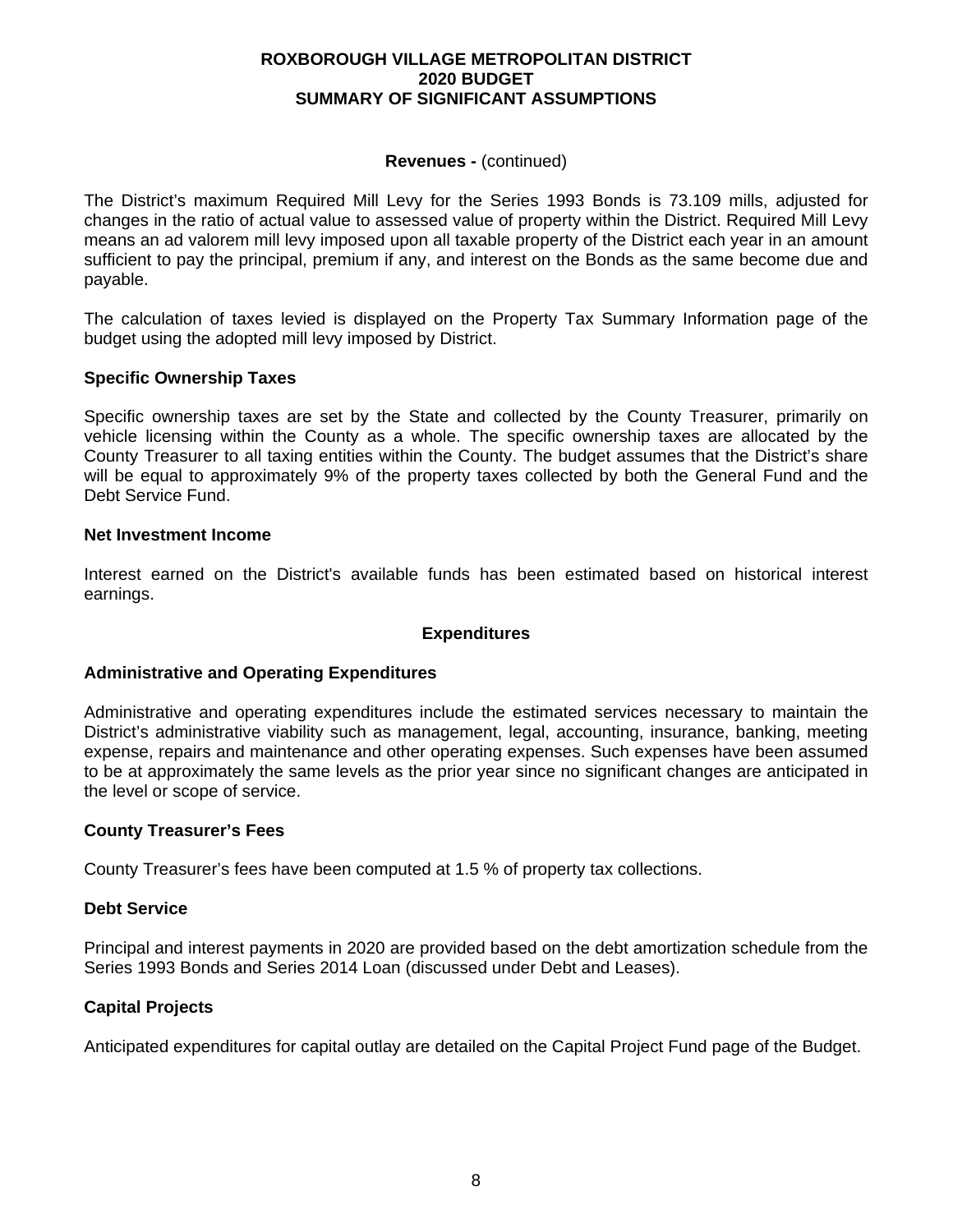### **ROXBOROUGH VILLAGE METROPOLITAN DISTRICT 2020 BUDGET SUMMARY OF SIGNIFICANT ASSUMPTIONS**

### **Debt and Leases**

### **Series 1993 Bonds**

The bonds are payable only from the revenue from the voter approved mill levy (December 1991 election) to generate a "guaranteed revenue" deposited directly to the Trustee and restricted for Series A and B, including interest earned on the cash deposited. The requirement for a replenishable reserve of \$50,000 ended in 2003. Any unpaid interest compounds semi-annually.

### **1993 Series B Principal Only**

\$6,247,629 of principal bears interest at 10.41%, payable semiannually, and matures December 31, 2021. The Series B Principal Only Bonds are subject to mandatory redemption in increasing amounts in 2000 through 2021. The bonds are not callable at the option of the District.

#### **Series 2014 Loan**

\$6,390,000 General Obligation Refunding Tax-Free Loan, Series 2014, dated October 24, 2014, with interest of 2.03%. The Loan is payable semiannually and matures December 1, 2021, and is subject to mandatory redemption beginning in 2014 through 2021 in increasing amounts. The Loan is not subject to redemption prior to maturity.

#### **Reserves**

### **Emergency Reserves**

The District has provided for an Emergency Reserve fund equal to at least 3% of fiscal year spending, as defined under TABOR.

**This information is an integral part of the accompanying budget.**